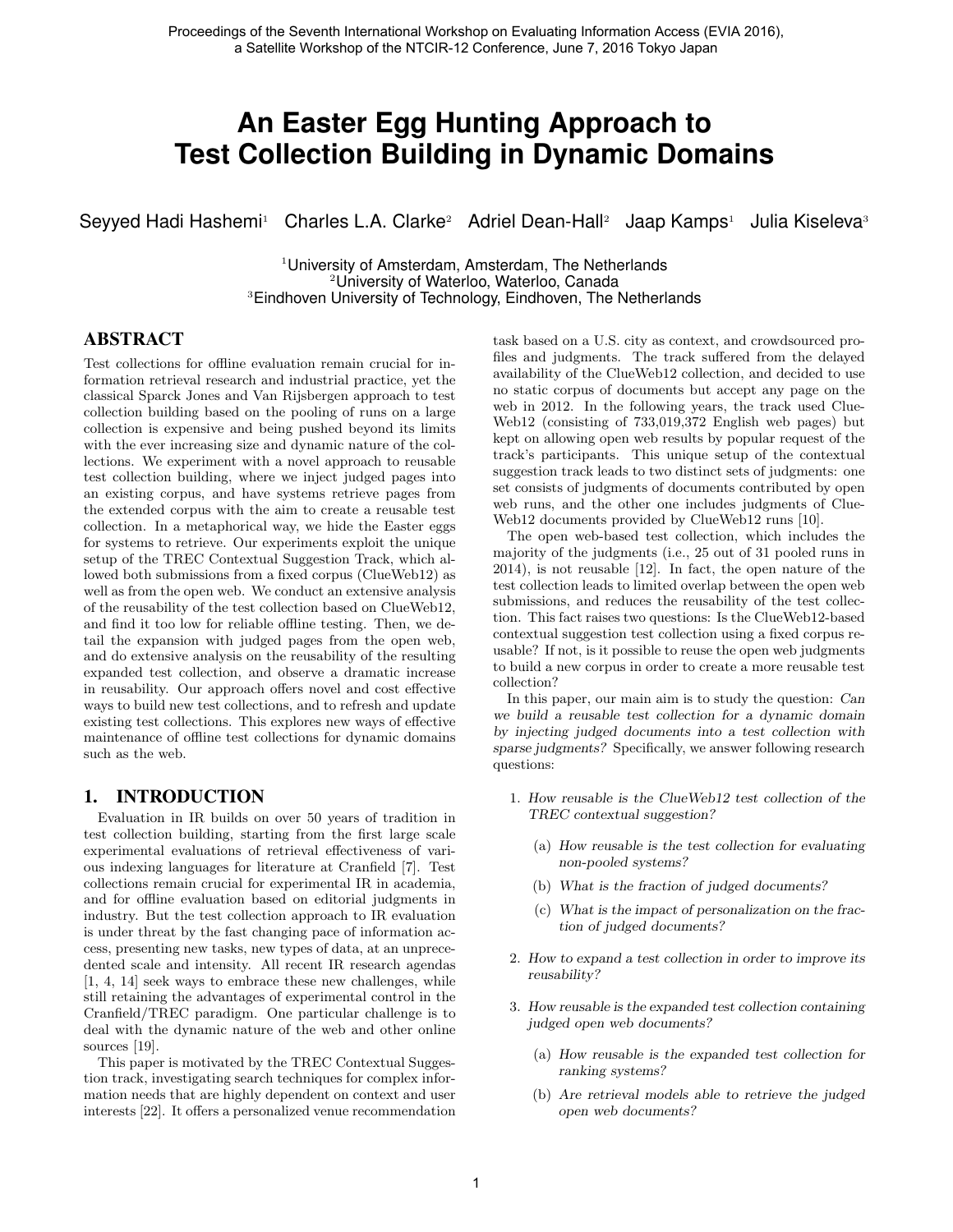In this paper, we first investigate the reusability of the ClueWeb12 test collection of TREC Contextual Suggestion track. Then, we propose a novel approach to expand the ClueWeb12 test collection making use of the open web judgments, and investigate the reusability of the expanded test collection. Our main contribution is a novel approach in building or updating test collections by injecting externally judged documents. This approach can be used to expand test collections having incomplete or imperfect set of judgments [e.g., 2], or update test collections for dynamic domains that have become outdated [e.g., 19]

The rest of this paper is organized as follows. In Section 2, we review some related work on reusable test collection building and reusability tests. Section 3 is devoted to reusability evaluation of the ClueWeb12 test collection. Our proposed test collection building approach is detailed in Section 4, and its reusability is thoroughly evaluated in Section 5. Finally, we present the conclusions and future work in Section 6.

## 2. RELATED WORK

In this section, we will discuss related work on test collection construction. At TREC, the National Institute of Standard and Technology (NIST) uses the classical Sparck Jones and Van Rijsbergen [21] pooling technique in order to create test collections for the comparative evaluation of retrieval systems. The idea behind pooling is that documents retrieved by a run in ranks deeper than the pool cut-off, is likely retrieved by another run inside the pool. The reusability of the resulting test collection depends on the completeness of the relevance judgments. Therefore, identifying an effective pool depth for building reusable test collections become an important issue. Hence, Zobel [27] studied effects of pool depth on the reusability of test collections, and demonstrated that low pool depth tends to lessen reusability of the test collections.

Within the literature on building a reusable test collection based on the pooling technique, one approach is to sample a more effective set of documents as a pool of documents to be judged. Moffat et al. [15] argued that the importance of all the pooled documents are not the same in building reusable test collections that are able to comparatively rank retrieval systems. They proposed considering of relevance likelihood of documents in creating the pools. Cormack et al. [9] also proposed a move to front pooling approach, which examines documents in order of their relevance likelihood among submissions. In fact, a submission that has more recently retrieved a relevant document is assumed to more likely retrieve another relevant document. Other work focuses on creating a more effective pool by using more diverse pooled runs. To this aim, relevance feedback is used to retrieve a new set of results in order to improve the pool effectiveness [13, 20]. Moreover, in order to build a reusable test collection, Carterette et al. [6] proposed an experimental design, which collects evidence for or against three types of reusability (i.e., within-team, between team and participant comparison) during collecting judgments.

Rather than focusing on pooling itself, the current paper focuses on the problem of how to update an existing test collection with sparse judgments, in case there are new documents with judgments available. Closest in spirit to our work is Soboroff [19], who studied how the GOV2 collection becomes outdated due to the changing Web, looking the effects of pages that disappear and change, and did experiments with simulated re-judging of changed pages. Soboroff also makes the suggestion to judge new pages not included in the original corpus, but did not do any experiments on this, and the current paper addresses this head-on.

There is quite some literature on the reusability of the test collection. Leave out uniques is the standard test for evaluating reusability of test collections in ranking non-pooled systems. Leave-one-run-out is a preliminary version of this test that introduced by Zobel [27] to identify effects of missing relevant documents in evaluating non-pooled systems. Since runs contributed by a same team are similar, leaving all contributions of a team out (i.e. leave-one-team-out [3, 24]) is another reusability test, which is more critical in case teams submitted several similar runs, thereby reducing the number of uniquely retrieved documents in individual runs. Sakai [18] propose take-just-one-team and take-just-three-team experiments to identify effects of missing judgments on a number of evaluation metrics (e.g., AP and bpref).

# 3. TEST COLLECTION REUSABILITY

This section studies the reusability of the test collection, aiming to answer our first research question: How reusable is the ClueWeb12 test collection of the TREC contextual suggestion?

# 3.1 Experimental Data

In this paper, we use the unique setup of the TREC Contextual Suggestion track. This track allows participants to submit their venue recommendation runs' results based on either open web (in the form of a valid URL) or ClueWeb12 dataset (in the form of a valid ClueWeb12 document ID). In TREC 2014, 31 runs submitted by 17 teams (with 14 teams submitting 2 runs). Among these submissions, 6 runs belong to 3 out of 17 teams who made their submissions based on the ClueWeb12 dataset, and the rest are based on the open web.

In contextual suggestion, a topic consists of a pair of both a context (a North American city) and a profile (consisting the requester's likes and dislikes of venues in another city). For example, a requester's preferences and their ratings of attraction in Chicago, IL are used to recommend venues to visit in the new city of Buffalo, NY. Runs were pooled at depth 5 and in total 299 context-profile pairs, which has 112 judged documents in average, were judged. A short summary of the TREC 2014 contextual suggestion test collection is given in Table 1.

# 3.2 Leave Out Uniques Analysis

We first look at the question: How reusable is the test collection for evaluating non-pooled systems? Specifically, we perform both the leave-one-run-out [27] and leave-oneteam-out [3] experiments to see what would have happened if a run had not contributed to the pool of judged documents.

In order to evaluate the test collection reusability in evaluating non-pooled systems, Kendall's  $\tau$ , which is a standard metric in measuring system rankings correlation, is used. This metric is formulated as follows:

$$
\tau = \frac{C - D}{N(N - 1)/2},
$$

where  $C$  is the number of concordant pairs,  $D$  is the number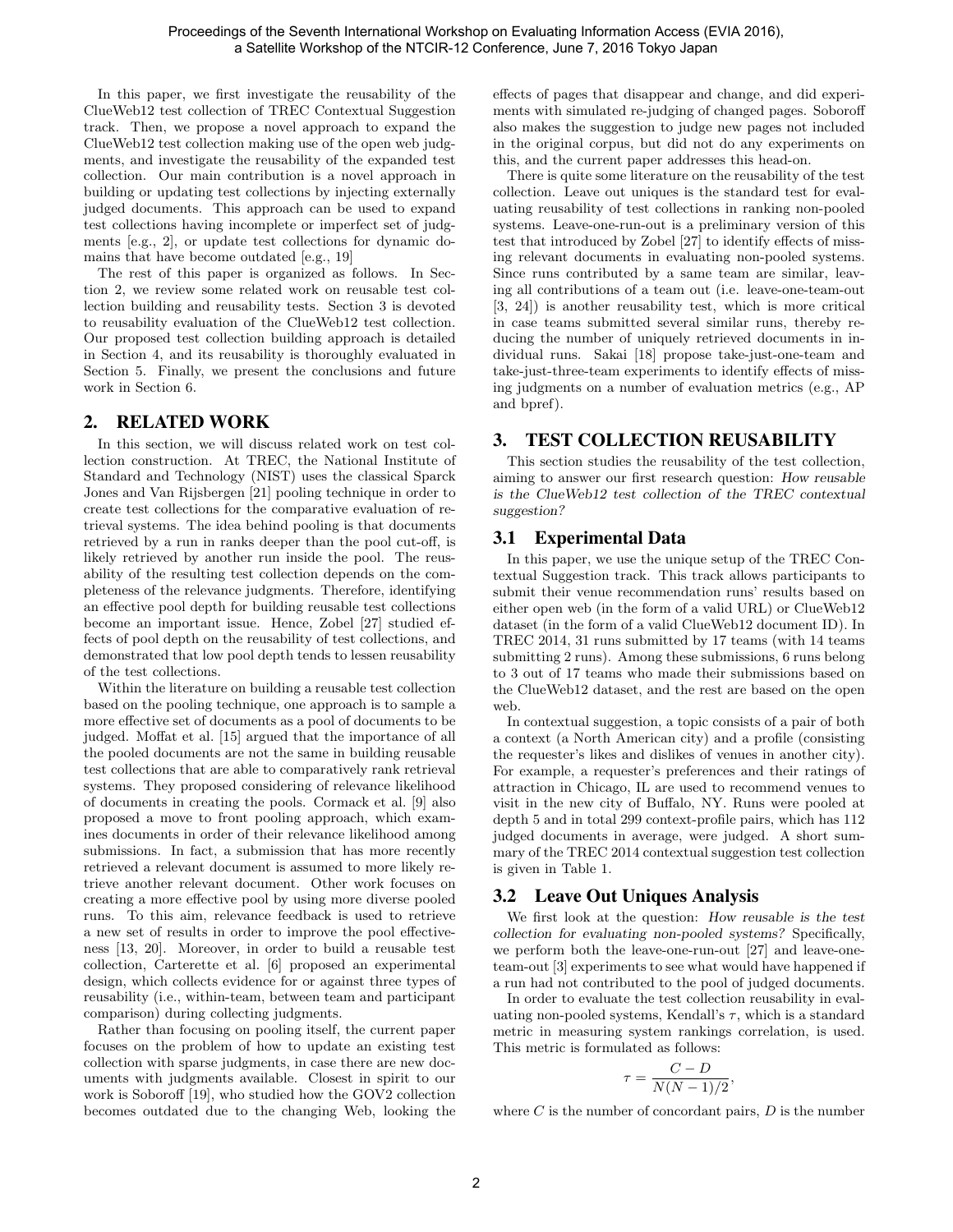

Table 1: TREC 2014 Contextual Suggestion test collection statistics

Figure 1: Difference in P@5 (Kendall  $\tau = 0.46$ , ap corr = 0.11, avg diff = 0.76), MAP ( $\tau = 0.46$ , ap corr = 0.41, avg diff.  $= 0.69$ , and bpref ( $\tau = 0.20$ , ap corr  $= 0.02$ , avg diff  $= 0.52$ ) based on the leave one run out (LORO) test.

of discordant pairs, and  $N$  is the number of systems in the given two rankings [26]. In addition to Kendall's tau, which can be overly optimistic in some conditions [5, 8, 26], AP Correlation Coefficient is used to measure system rankings' correlation more precisely. AP Correlation is formulated as follows:

$$
\tau_{AP} = \frac{2}{N-1} \cdot \sum_{i=2}^{n} \left(\frac{C(i)}{i-1}\right) - 1,
$$

where  $C(i)$  is the number of systems above rank i and correctly ranked [26]. Moreover, the average percentage difference of common IR metrics, before and after leave the out uniques tests, will show the effect of being pooled or not on the systems' absolute scores.

Leave One Run Out In leave-one-run-out (i.e., LORO) experiment, for each pooled run, the run's unique judgments are excluded from the test collection and it is evaluated based on the new test collection in terms of P@5, MAP and  $b$ pref.<sup>1</sup> Our main aim in this experiment is finding the correlation of the system ranking in the case that they are pooled and judged in the test collection building process with the one ranked based on the assumption that the systems are not pooled.

As it is shown in Figure 1, leave-one-run-out system ranking's correlation with the actual system ranking is lower than the usual scores reported on reusable test collections in previous research. Specifically, Kendall's  $\tau$  of the LORO experiment based on the MAP metric is 0.46, which is much lower than 0.9 that is the threshold usually considered as the correlation of two effectively equivalent rankings [23]. According to Figure 1, even rank correlation based on bpref metric, which works better than precision based metrics for evaluating systems based on incomplete test collections, is not acceptable. Moreover, difference between actual P@5, MAP and bpref and the ones based on LORO test indicates that scores of systems are considerably underestimated by excluding their unique judgments from the test collection. In particular, the mean of the percentage differences of MAP is 0.69, which is not reusable in comparison to the scores reported as reusable test collections (e.g., from 0.5 to 2.2  $[3, 25]$ .

Leave One Team Out In order to study the reusability problem of the ClueWeb12 Contextual Suggestion test collection more precisely, we study a more realistic leave out uniques experiments. According to the observation made in [12], open web contextual suggestion runs submitted by each team is based on a similar or a same data collection. Therefore, leave-one-team-out (i.e., LOTO) is a better indicator of the test collection reusability in evaluating a new non-pooled run, which might use a completely different collection than the ones used by the pooled runs. According to this experiment, leaving one team's judgments out has a dramatic effect on runs' evaluation. Specifically, MAP score of 3 out of 6 runs is 0 after leaving their teams' judgments out of the test collection. In fact, P@5, MAP and bpref scores are dropping to zero or almost zero in LOTO test. Therefore, we do not plot the LOTO test to save space.

We will study the causes of the lack of reusability in the rest of the section, starting with the fraction of judgments in the runs.

#### 3.3 Fraction of Judged Pages

We now look at the question: What is the fraction of judged documents? We want to find out if the ClueWeb12 contextual suggestion test collection has enough judgments for venues suggested in ranks beyond the pooling depth. To this aim, we have analyzed overlap@N [12] as the fraction of the top-N suggestions that is judged for the given set of

<sup>&</sup>lt;sup>1</sup>The track uses P@5 as main measure, and also supplies MRR and a modified time-based gain (TBG) measure. As we are dealing with sparse judgments, we opt to include MAP which is know to be more stable, and bpref which is designed to be stable under incomplete judgments. Experiments (not reported) confirm that MRR is very unstable and that TBG resembles the P@5 results.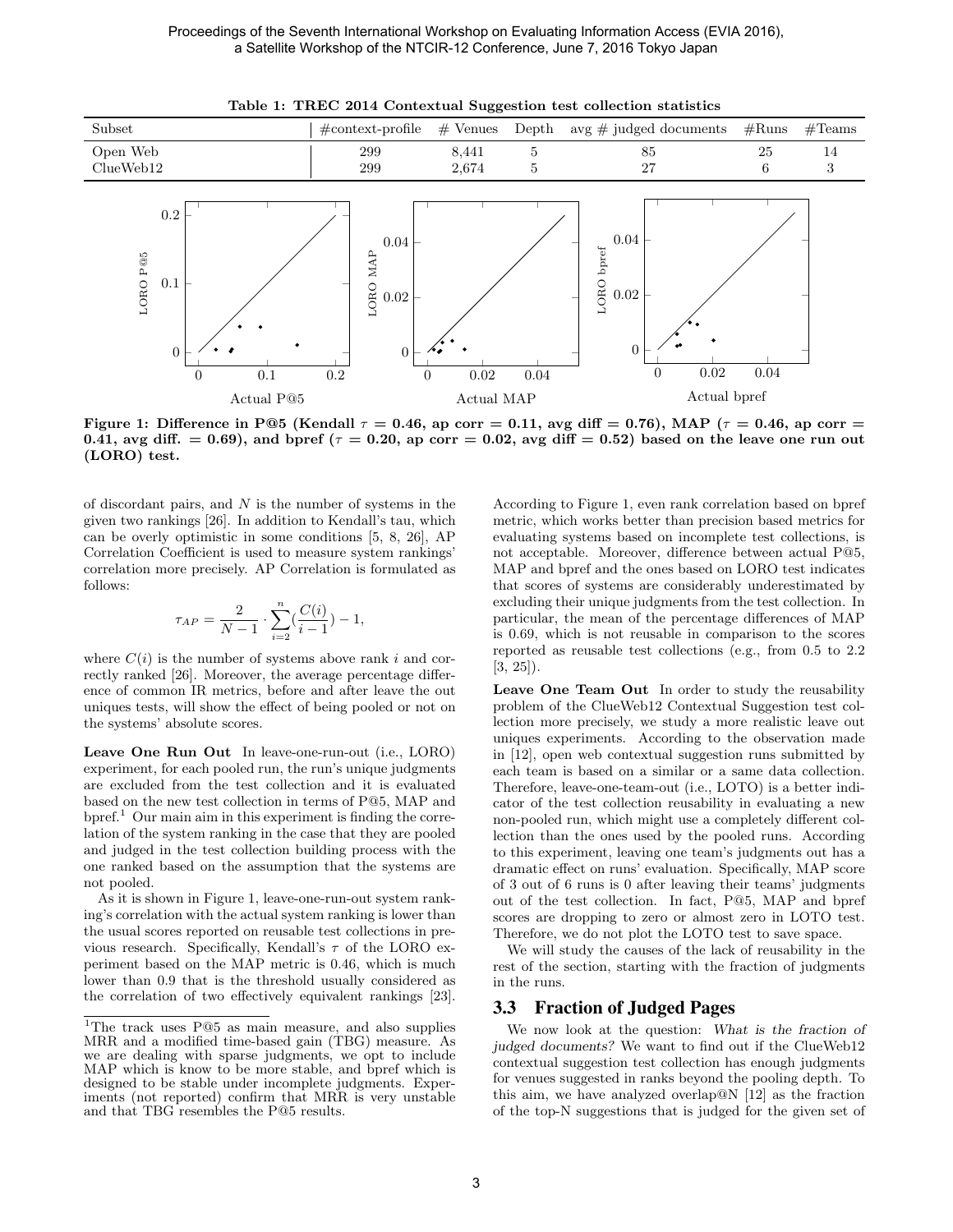,



Figure 2: Overlap@N versus Overlap@N over rank intervals.

topics:

$$
Overlap@N(\langle C, P \rangle) = \frac{1}{|\langle C, P \rangle|} \sum_{\langle c, p \rangle \in \langle C, P \rangle} \frac{\#Judge d@N(\langle c, p \rangle)}{N}
$$

where  $\#Judged@N(\langle c, p \rangle)$  corresponds to the count of judged suggestions for the given context and profile pair  $\langle c, p \rangle$  in the top-N suggestions, and  $\langle C, P \rangle$  is a set of judged context and profile pair.

According to Figure 2, the personalized test collection overlap is dropping fast after the pool cut-off, rather than declining gracefully. This observation indicates that the overlap between pooled runs is relatively low, and consequently the test collection is incomplete in terms of recall. The Overlap@N scores at lower ranks are almost completely a result from the top 5 pooled documents guaranteed to be judged, as Overlap@10 is not much higher than 0.5. Figure 2 also shows overlap at rank intervals, which shows this even more clearly: below the pool depth, the overlap at the next interval is almost zero. The low fraction of judged pages beyond the pool depth explains the low reusablity observed above.

#### 3.4 Impact of Personalization

In this part, we answer the question: What is the impact of personalization on the fraction of judged documents? In the case of the TREC Contextual Suggestion's open test collection, [12] founf that personalization and shallow pool depth affected the test collection's reusability. In the case of the TREC Contextual Suggestion's ClueWeb12 test collection studied here, we may expect a similar effect of personalization. We will analyze now to what extent the personalization affects the fraction of judged documents, and hence the reusability of the resulting test collection, by "depersonalizing" the official test collection to see whether the non-personalized test collection has enough judgments for reliably ranking systems. We have used the Borda count fusion over profiles to build non-personalized runs based on the pooled personalized runs. For the evaluation purpose, any suggestion, which judged as a relevant suggestion for the given city and one of the judged profiles, is counted as relevant suggestion for the given city.

Figure 3 demonstrates that personalization has a considerable effect on the overlap, as it is causing greater diversity between the runs as well as spreading the evaluation effort thin over each profile—leading to a low pool depth.

To summarize, in this section we investigated the reusable of the TREC contextual suggestion track's ClueWeb12-



Figure 3: Effect of personalization: Overlap@N versus Overlap $U_P @N$  based on the non-personalized test collection.

based test collection. The outcome is rather negative: the system rank correlation in the leave out uniques test is below 50%, with MAP and bpref scores close to zero; the fraction of judged documents after the pooling depth plummets down; and the combination of shallow pools over personalized runs aggravates the problem considerably.

### 4. EXPANDING TEST COLLECTIONS

In this section, we answer the question: How to expand a test collection in order to improve its reusability?

#### 4.1 Injecting Judged Documents

Our approach is rather straightforward: in case a fixed test collection becomes outdated and systems return documents not included in the outdated corpus, we simply judge the new documents, and merge them into an expanded test collection. We metaphorically hide the new documents in the old collection as Easter eggs for systems to retrieve as in an Easter egg hunt.

So assume we have a test collection based on a fixed corpus, which is not reusable. This test collection is formulated as follows:

$$
TC_f = \{(t, d, r)| t : T, d : D_f, r : R_f\},\
$$

where t is a topic from the judged topics set (i.e.,  $T$ ),  $d$  is a document belongs to the fixed corpus, and  $r$  is a relevance judgment from judgments given for the fixed corpus (i.e.,  $R_f$ ). Moreover, consider that we have set of new pages for the same problem and a same topic set, of which some or all are judged. This second set of judged documents has a similar formulation:

$$
TC_s = \{(t, d, r) | t : T, d : D_s, r : R_s\},\
$$

where  $D_s$  is a set of documents from the secondary collection and  $R_s$  is a set of judgment for some documents of the second corpus (which could be an open collection like the web).

In order to use the second test collection for expanding the test collection, for each document  $d_1 \in D_s$ , the document is injected to the fixed collection (i.e.,  $D_f$ ), and relevance judgments of document  $d_1$  (i.e.,  $\{(t, d, r)|t : T, d == d_1, r :$  $R_s$ }) are added to the fixed test collection (i.e.,  $D_f$ ). Finally, each judgment in the new test collection is an instance of the following set:

$$
TC_e = \{(t, d, r) | t : T, d : D_f \cup D_s, r : R_f \cup R_s \},
$$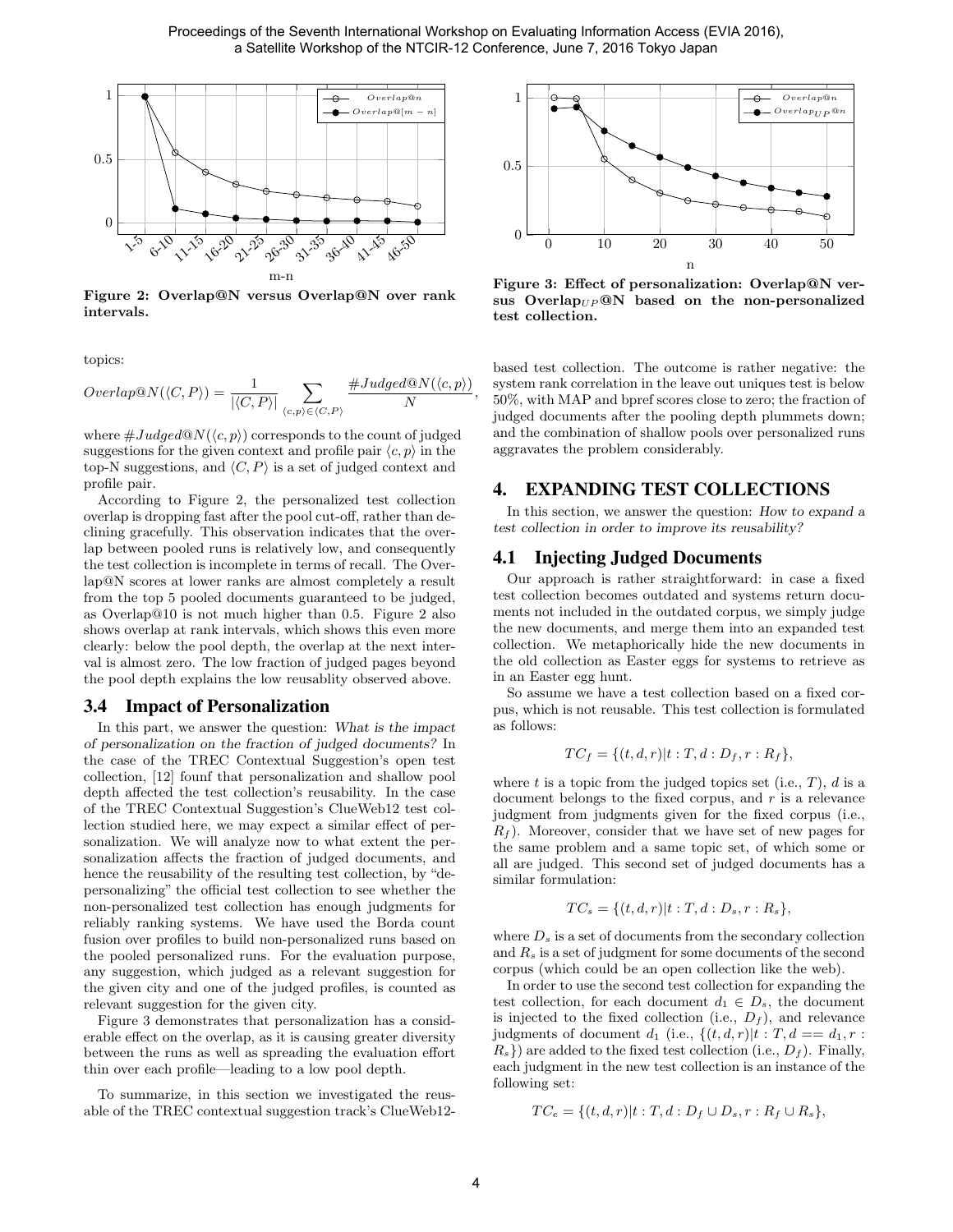where d is a document judged in either the fixed test collection (i.e.,  $D_f$ ) or the secondary test collection (i.e.,  $D_s$ ), and  $r$  is a relevance judgment based on either the relevance judgments set created for the fixed collection (i.e.,  $R_f$ ) or the secondary relevance judgments set (i.e.,  $R_s$ ).

## 4.2 Expanded Contextual Suggestion Test Collection

The unique setup of TREC Contextual Suggestion track, which is discussed in Section 3, allows us to test our approach on this test collection. To this aim, we inject the judged open contextual suggestions into a fixed contextual suggestion collection (i.e., ClueWeb12 touristic sub collection, which is provided by the TREC organizers). To be specific, the ClueWeb12 sub collection contains 176,970 documents focusing on the touristic domain, and there are 7,434 judged open web documents as candidates to be merged into this collection.

The expansion of the test collection consists of two steps: First, we determine which open web pages are also included in ClueWeb12, based on the mapping of [11]. We retain the copy of the page in ClueWeb12, as these pages tend to describe venues and still describe the same entity, although an alternative is crawl the pages and update them. The qrels are expanded with the judgments for this page. Second, for remaining open web pages, we have either fetched rest of the web pages from the web or used the touristic aggregators' websites' (e.g., Yelp) API to gather the judged web pages' textual content. These judged documents are added to the collection, and the qrels are expanded with the judgments for this page. The new qrels are substantially richer. To be specific, the contextual suggestion ClueWeb12 test collection has 8,043 judgments including 682 relevant judgments, and we add 25,407 open web judgments including 9,738 relevant judgments into that.

To summarize, in this section we investigated an approach to update or expand a test collection with a secondary set of judged pages. The general approach is to simply "hide" the judged pages in the original collection, with the goal of systems to retrieve the relevant pages amongst the rest of the collection. We applied the approach to the case of the TREC contextual suggestion track, merging the large set of judged open web pages into the ClueWeb12 based collection, leading to an updated test collection with a far greater number of judged documents.

# 5. REUSABILITY OF THE EXPANDED TEST **COLLECTION**

In this section, we look at the question: How reusable is the expanded test collection containing judged open web documents?

## 5.1 Leave Out Uniques

We evaluate reusability of the test collection by discussing the correctness of the non-pooled system ranking based on the expanded test collection. Specifically, we look at the following research question: How reusable is the expanded test collection for ranking systems?

In this experiment, we would like to test whether the expanded test collection is effective enough in ranking high quality runs higher than the low quality ones or not. To

Table 2: Personalized non-pooled runs and their descriptions. In these runs, personalization is done based on users' positive profiles

| Ranker         | Description                                          |
|----------------|------------------------------------------------------|
| LM JM BQ       | Language modeling, default JM smooth-                |
|                | ing (i.e., $\lambda = 0.4$ ), Boolean personaliza-   |
|                | tion                                                 |
| LM JM          | Language modeling, default JM smooth-                |
|                | ing (i.e., $\lambda = 0.4$ )                         |
| $LM$ two-stage | Language modeling, default two-stage                 |
|                | smoothing (i.e., $\mu = 2,500$ and $\lambda = 0.4$ ) |
| $LM$ $JM2$     | Language modeling, JM smoothing and                  |
|                | $\lambda = 0.001$                                    |
| $LM$ Dir.      | Language modeling, default Dirichlet                 |
|                | smoothing (i.e., $\mu = 2,500$ )                     |
| Okapi          | Okapi, default parameters (i.e., $k_1 = 1.2$ ,       |
|                | $b = 0.75$ and $k_3 = 7$ )                           |
| tfidf          | tf.idf, default parameters (i.e., $k_1 = 1.2$        |
|                | and $b = 0.75$ )                                     |
| Okapi2         | Okapi, $k_1 = 0.001$ , $b = 0.001$ and $k_3 =$       |
|                | 0.001                                                |
| tfidf2         | tf.idf, $k_1 = 0.001$ and $b = 0.001$                |

this aim, two groups of personalized runs are built to retrieve suggestions relevant to the given city name and profile. One of them is a group of runs based on personalized query expansion using a group of defined touristic categories (i.e., LM JM BQ, LM JM, LM two-stage, LM JM2 and LM Dir.). The other one is based on retrieving relevant suggestions to the given city name, and then ranking suggestions based on similarity of suggestions to the given profile (i.e., Okapi, tfidf, Okapi2 and tfidf2). A short summary of these runs is given in Table 2. We know that the second group of runs might miss some suggestions relevant to the given profile in case the city name is not mentioned explicitly in their contents. For example, some of the relevant suggestions might include the name of another (nearby) city rather than the city name of the context. We expect lower rank for the second group of runs in comparison to the first more effective runs.

As it is shown in Table 3 (top), the expanded test collection is able to discriminate these two groups of runs, and also rank relatively reasonable within each group of runs. On the other hand, Table 3 (bottom) indicates system ranking of the same runs based on the official TREC test collection, indicating that the official test collection is not able to rank systems in a logical order. In order to test reusability of the test collection, leave out uniques test is done using LORO test. According to Figure 4, the actual system ranking is exactly same as the LORO system ranking, and they have the highest rank correlation in terms of Kendall's  $\tau$  and AP correlation. Specifically, Kendall's  $\tau$  and AP correlation of this test is 1, which presents the strongest possible evidence for the reusability of the expanded test collection for ranking non-pooled personalized systems.

# 5.2 Retrieving Judged Documents

In order to evaluate effectiveness of the expanded test collection, we study the research question: Are retrieval models able to retrieve the judged open web documents? Recall that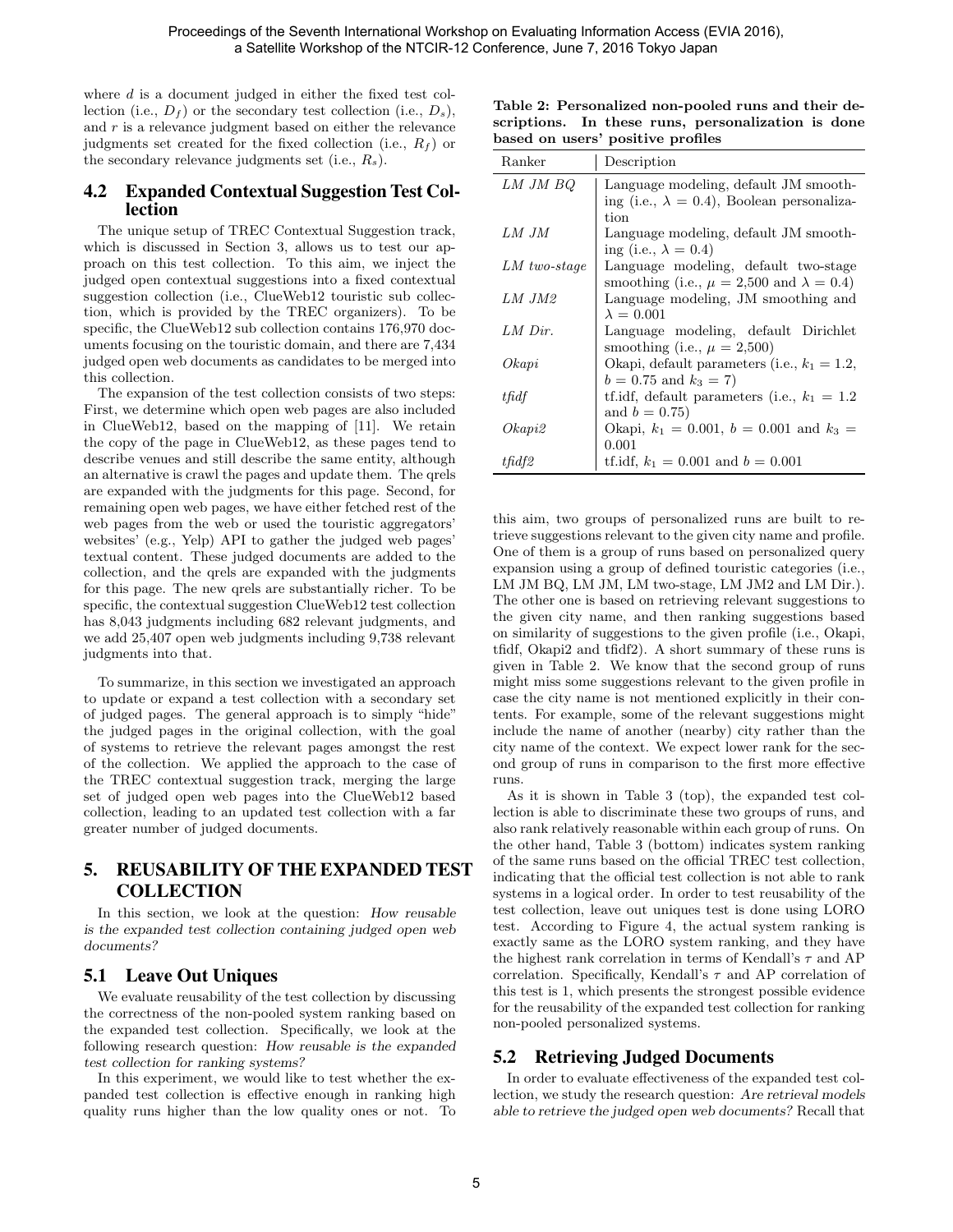Proceedings of the Seventh International Workshop on Evaluating Information Access (EVIA 2016), a Satellite Workshop of the NTCIR-12 Conference, June 7, 2016 Tokyo Japan



Figure 4: Difference in P@5 (Kendall  $\tau = 1.00$ , ap corr = 1.00, avg diff = 0.01), MAP ( $\tau = 1.00$ , ap corr  $= 1.00$ , avg diff  $= 0.03$ ), and bpref ( $\tau = 1.0$ , ap corr  $= 1.0$ , avg diff  $= 0.03$ ) based on the leave one run out (LORO) test on the expanded test collection.

|  |  | Table 3: Personalized, non-pooled system ranking |  |
|--|--|--------------------------------------------------|--|
|  |  | based on MAP and their overlap                   |  |

| Run                      | P@5   | MAP    | bpref | Overlap@50 |  |  |  |
|--------------------------|-------|--------|-------|------------|--|--|--|
|                          |       | $(\%)$ |       | $(\%)$     |  |  |  |
| Expanded test collection |       |        |       |            |  |  |  |
| LM JM BQ                 | 14.72 | 05.55  | 18.49 | 31.57      |  |  |  |
| LM JM                    | 13.85 | 05.29  | 18.35 | 31.45      |  |  |  |
| $LM$ two-stage           | 13.51 | 05.25  | 18.44 | 31.49      |  |  |  |
| LM JM2                   | 13.24 | 05.19  | 18.23 | 31.43      |  |  |  |
| LM Dir.                  | 7.16  | 2.30   | 10.05 | 27.28      |  |  |  |
| okapi                    | 2.14  | 0.62   | 3.41  | 17.69      |  |  |  |
| tfidf                    | 2.07  | 0.58   | 3.24  | 17.44      |  |  |  |
| okapi2                   | 2.07  | 0.46   | 2.71  | 16.28      |  |  |  |
| tfidf2                   | 2.07  | 0.46   | 2.59  | 16.08      |  |  |  |
| Official test collection |       |        |       |            |  |  |  |
| LM Dir.                  | 2.94  | 0.41   | 2.15  | 11.49      |  |  |  |
| okapi                    | 1.87  | 0.26   | 1.61  | 14.39      |  |  |  |
| tfidf                    | 1.74  | 0.26   | 1.59  | 14.30      |  |  |  |
| okapi2                   | 2.01  | 0.24   | 1.50  | 13.97      |  |  |  |
| tfidf2                   | 2.01  | 0.24   | 1.46  | 13.78      |  |  |  |
| $LM$ $JM2$               | 0.40  | 0.07   | 0.98  | 3.81       |  |  |  |
| LM JM BQ                 | 0.33  | 0.06   | 0.83  | 3.33       |  |  |  |
| LM JM                    | 0.40  | 0.06   | 0.83  | 3.31       |  |  |  |
| $LM$ two-stage           | 0.40  | 0.06   | 0.80  | 3.19       |  |  |  |

in this section we use a new set of runs on the expanded test collection, based on the touristic subset of ClueWeb and the Open Web runs, making these results not directly comparable to those in Section 3.

Figure 5 shows Overlap@N of the non-pooled runs with expanded test collection as well as the official contextual suggestion test collection. This experiment indicates that the injecting judged documents approach has a considerable impact on the personalized test collection fraction of judgments. In particular, Overlap@50 is improved from 0.14 to 0.26, which is 85% improvement in the fraction of judgments.

As discussed in Section 3, depersonalization of the contextual suggestion has a great impact on the fraction of judged documents. Table 4 (top) indicates that injecting judged documents in a fixed corpus has a great impact on the nonpersonalized test collection fraction of judgments. In ad-



Figure 5: Overlap@N of non-pooled runs: official test collection versus expanded test collection for personalized runs.

dition, same as personalized expanded test collection, the system ranking based on the non-personalized expanded test collection is reasonable. However, according to Table 4 (bottom), system ranking of the same runs based on the official TREC test collection shows that the official test collection overlap is poor and it is not able to rank non-personalized systems in a logical order.

To summarize, in this section we investigated the reusability of the expanded contextual suggestion test collection. The result is positive: we determined the reusability by doing a leave out uniques analysis, leading to perfect system rank agreement over a set of nine systems. In order to explain the ranking stability we looked at whether systems are indeed retrieving the inserted judged pages, and found that a fair and stable fraction of judged documents is retrieved, more than doubling the fraction of judged documents, and that this fraction is gently decreasing of the ranking. The effect of personalization remains large, and de-personalized versions of the qrels ignoring the profile lead to substantially higher fractions of retrieved judged documents. This gives strong support to the test collection expansion approach proposed in this paper.

## 6. CONCLUSIONS

In this paper, we investigated the challenges of expanding or updating a test collection in a dynamic domain. We experimented with a novel approach to reusable test collec-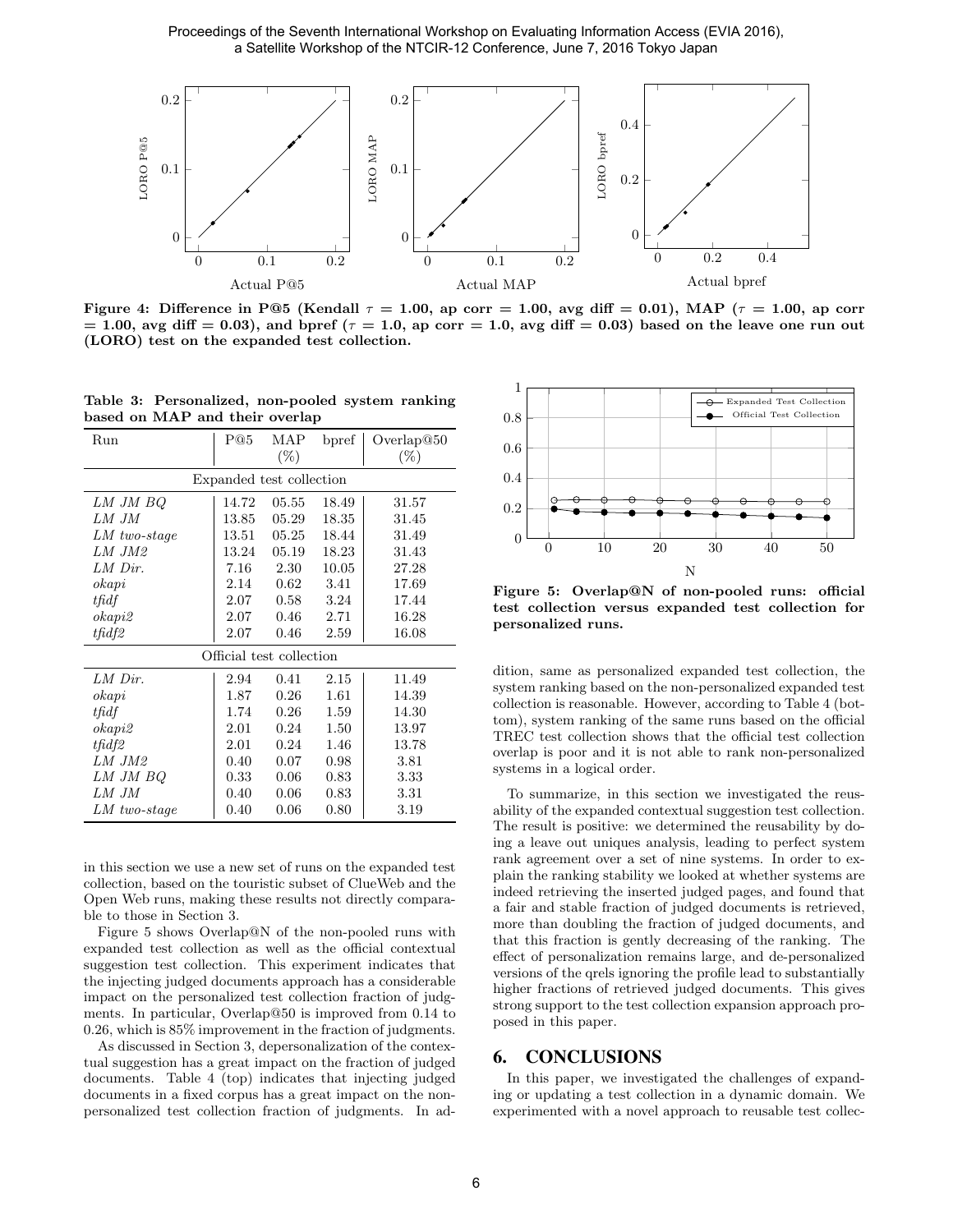| Run                      | P@5      | MAP<br>$(\%)$ | bpref | Overlap@50<br>$(\%)$ |  |  |  |
|--------------------------|----------|---------------|-------|----------------------|--|--|--|
| Expanded test collection |          |               |       |                      |  |  |  |
| LM JM BQ                 | 48.94    | 15.30         | 22.91 | 87.10                |  |  |  |
| LM two-stage             | 50.21    | 15.27         | 22.85 | 87.14                |  |  |  |
| LM JM                    | 49.36    | 15.21         | 22.84 | 87.14                |  |  |  |
| LM JM2                   | 49.36    | 15.14         | 22.81 | 87.19                |  |  |  |
| LM Dir.                  | 26.81    | 05.82         | 12.74 | 66.38                |  |  |  |
| okapi                    | 4.68     | 0.91          | 3.87  | 36.42                |  |  |  |
| tfidf                    | 3.83     | 0.86          | 3.80  | 36.29                |  |  |  |
| okapi2                   | 4.68     | 0.71          | 3.30  | 33.36                |  |  |  |
| tfidf2                   | 5.11     | 0.70          | 3.35  | 33.95                |  |  |  |
| Official test collection |          |               |       |                      |  |  |  |
| LM Dir.                  | 11.49    | 0.79          | 2.99  | 30.08                |  |  |  |
| okapi                    | 4.68     | 0.47          | 2.41  | 30.68                |  |  |  |
| tfidf                    | 3.83     | 0.44          | 2.38  | 30.38                |  |  |  |
| okapi2                   | 4.68     | 0.39          | 2.12  | 28.72                |  |  |  |
| tfidf2                   | 5.11     | 0.38          | 2.17  | 29.14                |  |  |  |
| LM JM BQ                 | 3.83     | 0.18          | 1.20  | 9.74                 |  |  |  |
| LM JM                    | 3.83     | 0.18          | 1.23  | 9.87                 |  |  |  |
| LM JM2                   | 3.83     | 0.18          | 1.26  | 10.04                |  |  |  |
| $LM$ two-stage           | $3.83\,$ | 0.17          | 1.19  | 9.65                 |  |  |  |

Table 4: Non-personalized, non-pooled system ranking based on MAP and their overlap

tion building, where we inject judged pages into an existing corpus, and have systems retrieve pages from the extended corpus with the aim to create a reusable test collection. In a way, we metaphorically hide the Easter eggs for systems to retrieve. The approach was motivated by, and applied to, the TREC Contextual Suggestion Track offering a personalized venue recommendation task, which allowed both submissions from a fixed corpus (ClueWeb12) as well as from the open web.

Our main research question was: Can we build a reusable test collection for a dynamic domain by injecting judged documents into a test collection with sparse judgments? Specifically, we answer following research questions: Our first research question was: How reusable is the ClueWeb12 test collection of the TREC contextual suggestion? The outcome is rather negative: the system rank correlation in the leave out uniques test is below 50%, with MAP and bpref scores close to zero; the fraction of judged documents after the pooling depth plummets down; and the combination of shallow pools over personalized runs aggravates the problem considerably. Our second research question was: How to expand a test collection in order to improve its reusability? Our approach is to simply "hide" the judged pages in the original collection, with the goal of systems to retrieve the relevant pages amongst the rest of the collection. The above scenario is a common case in all dynamic domains, such as online services on the web. We applied it to the case of the TREC contextual suggestion track, merging the large set of judged open web pages into the ClueWeb12 based collection, leading to an updated test collection with a far greater number of judged documents. Our third research question was: How reusable is the expanded test collection containing judged open web documents? The result is positive: we determined the reusability by doing a leave out uniques analysis, leading to perfect system rank agreement over a set of nine systems. We found that a fair and stable fraction of judged documents is retrieved, more than doubling the fraction of judged documents, and that this fraction is gently decreasing over the ranking. The effect of personalization remains large, and de-personalized versions of the qrels ignoring the profile lead to substantially higher fractions of retrieved judged documents.

Our general conclusion is that our proposed approach to update or expand a test collection offers novel and cost effective ways to build new test collections, and to refresh and update existing test collections. This offers new ways of effective maintenance of test collections for offline evaluation in dynamic domains such as the web. There are some open questions to address in future work. How general can the approach be applied? The case of the TREC contextual suggestion track had a unique configuration with both a fixed offline test collection and judged results from the open web, which greatly facilitated the experiments of this paper. The general case underlying the approach is dynamic data, such as almost all web data, and the track setup even models this with a crawled web collection from 2012 in combination with live web results from 2014. How to avoid bias in the set of pages to add? Clearly, if the set of additional pages is based on the unjudged pages retrieved by a single system, this will introduce bias toward this system and preclude a fair comparison to other systems. Our experimental data started with very sparse judgments (ClueWeb12) in combination with a considerable higher number of added pages and judgments (open web), how much is the impact in case the initial test collection was more complete? Web data is highly dynamic, with considerable numbers of new pages appearing in the index continuously making offline test collection age fast [17]. This leads to many high ranked but unjudged pages creating an obvious need to update the offline tests, and ways to reuse old judgments are of obvious value. How sensitive is the approach to the quality of the judgments on the inserted pages? Clearly adding just any labeled data may have some risks, as the judgments may be noisy or made under very different task assumptions, or even give opportunities for spamming [16]. We assume the new and old judgments are created in a similar way, typically by trusted editorial judges or through crowdsourcing platforms as used in this paper.

## Acknowledgments

This research is funded in part by the European Community's FP7 (project meSch, grant  $# 600851$ ).

## REFERENCES

- [1] J. Allan, B. Croft, A. Moffat, and M. Sanderson. Frontiers, challenges, and opportunities for information retrieval: Report from SWIRL 2012 the second strategic workshop on information retrieval in Lorne. SIGIR Forum, 46(1):2–32, 2012.
- [2] C. Buckley and E. M. Voorhees. Retrieval evaluation with incomplete information. In Proceedings of the 27th Annual International ACM SIGIR Conference on Research and Development in Information Retrieval, pages 25–32, 2004.
- [3] C. Buckley, D. Dimmick, I. Soboroff, and E. Voorhees.